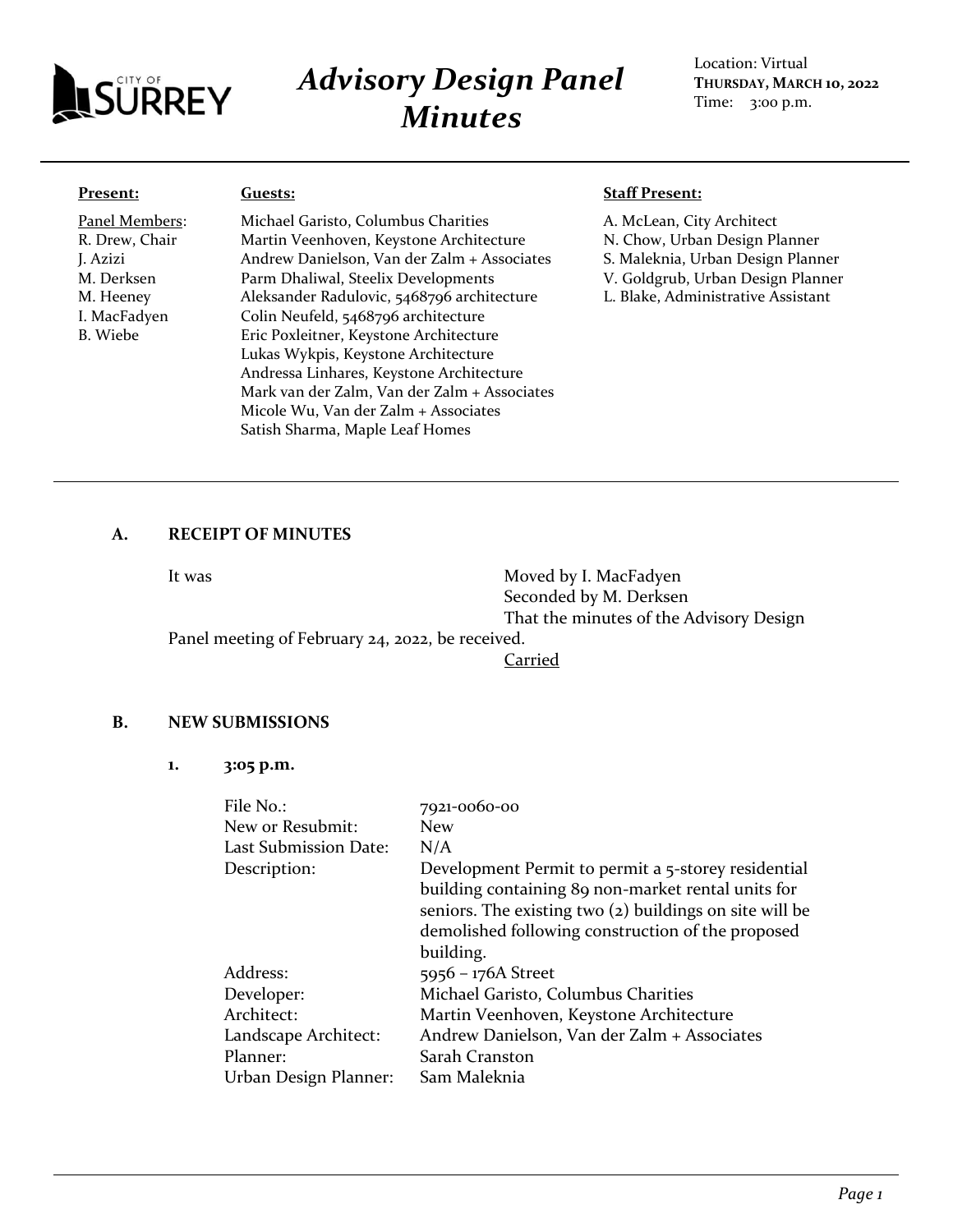The Urban Design Planner advised that the proposal generally complies with the intent of the Cloverdale Town Centre Plan (TCP), and staff are supportive of the project. All apartment buildings in Cloverdale should generally provide groundoriented units at the base of the building. The upper floor step back is recommended to scale down the building to a four-storey form, and the City usually requires balconies; however, balconies are not included in this project.

The Panel was asked to comment on the overall site planning, architectural expression, landscape concept, and the public realm interface.

The Developer provided an overview of the project, their history of providing housing for low-income seniors and community support that has been received for the proposal.

The Project Architect presented an overview of the site planning, streetscapes, building concept, floor plans, and elevations.

The Landscape Architect presented an overview of the general concept for the Landscape design.

# **ADVISORY DESIGN PANEL STATEMENT OF REVIEW**

It was Moved by M. Heeney Seconded by I. MacFayden That the Advisory Design Panel (ADP):

- 1. SUPPORT the project and recommends that the applicant address the following issues to the satisfaction of the Planning & Development Department.
- 2. Recommend that the architecture and landscaping submissions return to staff for further design development.

#### Carried

Key Points

- Consider providing a north-south path across the site linking existing building to the outdoor amenity.
- Consider shifting the two exit stairs to the west to allow for daylighting into the corridor.
- Encourage solar shading for west facing windows.
- Consider deleting the corner "pop-ups" to simplify the expression.
- Consider adding more outdoor seating opportunities on the outdoor amenity area.
- Address privacy issues between the visitor bike parking and adjacent unit.
- Consider using energy and thermal comfort modelling to inform design development. Use future climate files to best understand the resiliency of the project.
- Consider providing cooling to the suites.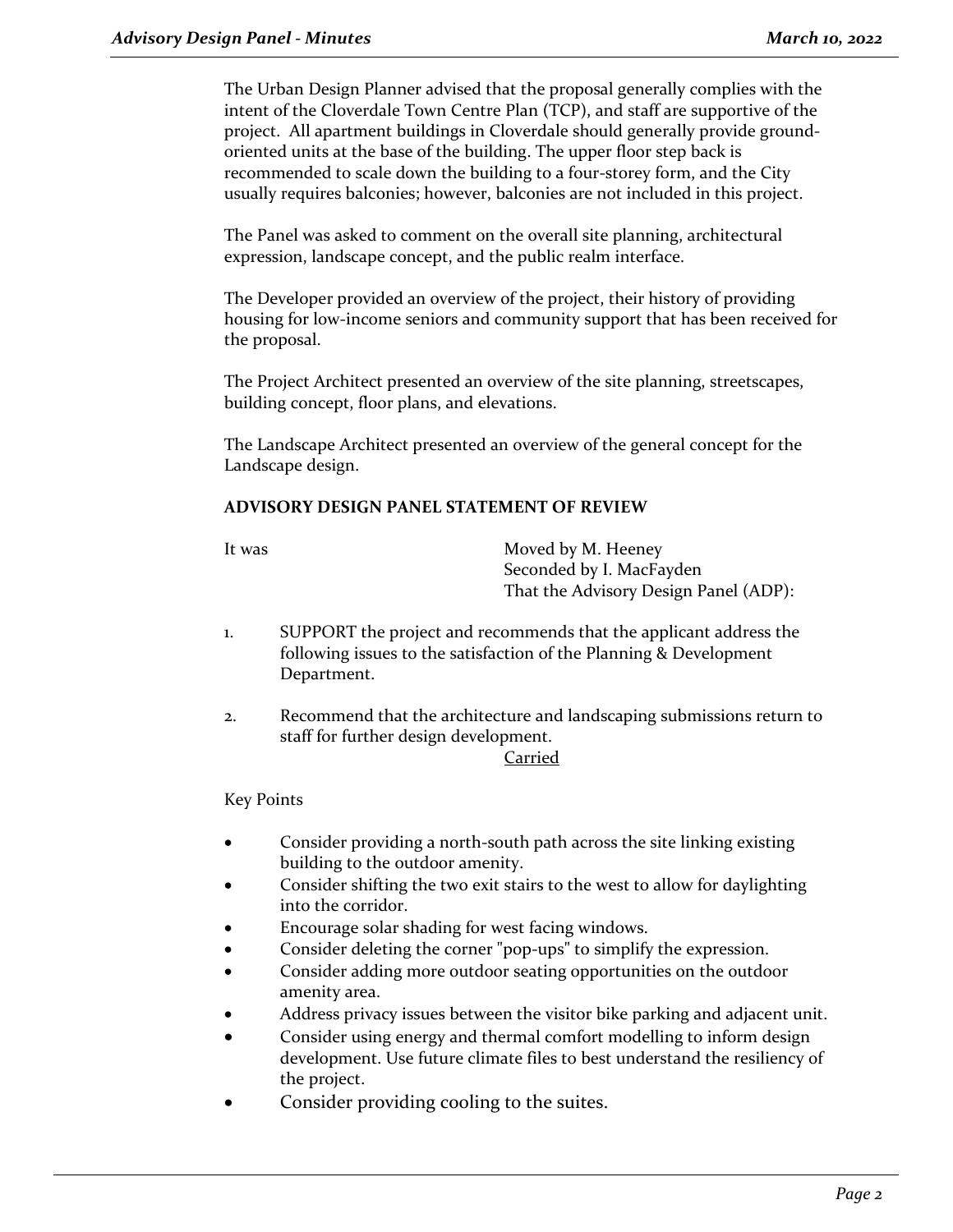# Site

- Suggest implementing a safe pedestrian zone in front of the entry lobbies to avoid potentially dangerous situations for residents.
- Having the main entry on the east and surface parking lot brings up a concern about the safety of the seniors. Consider enhancing the pedestrian access on the east side of the building and providing better separation between the walking path and parking stalls.
- Better develop the connections between the existing senior housing to the north, the new building and the shared interior and exterior amenities. Revise the documents to illustrate the amenities in the existing building and how the residents of both buildings can access and share these shared amenities in the most expeditious manner.

# Form and Character

- The form and character are generally thoughtful.
- Consider simplifying the exterior façade with fewer well-detailed elements.
- Review the elevations and fenestration of the building.
- Consider shifting the two exit stairs to the west to allow for daylighting into the corridor.
- Consider reducing the materials on the façades.
- Consider deleting the "pop-ups" roof features to reduce its scale.
- Recommend reorienting or relocating some parking stalls near the south side of the entryway in order to widen the pathway.

# Landscape

- Consider accessible garden plots.
- Reconsider the use of periwinkle.
- Encourage more connection to the site to the north, so the residents can easily access both amenities.
- The smaller outdoor amenity space requires more attention. Consider additional furnishings to allow for informal use.
- Consider a better pedestrian connection to the outdoor amenity.
- Consider a covered area for the outdoor amenity.

# **CPTED**

No specific issues were identified.

# Sustainability

- Encourage air conditioning and passive cooling.
- Suggest consulting with a mechanical engineer as soon as possible.
- Suggest centralized mechanical systems.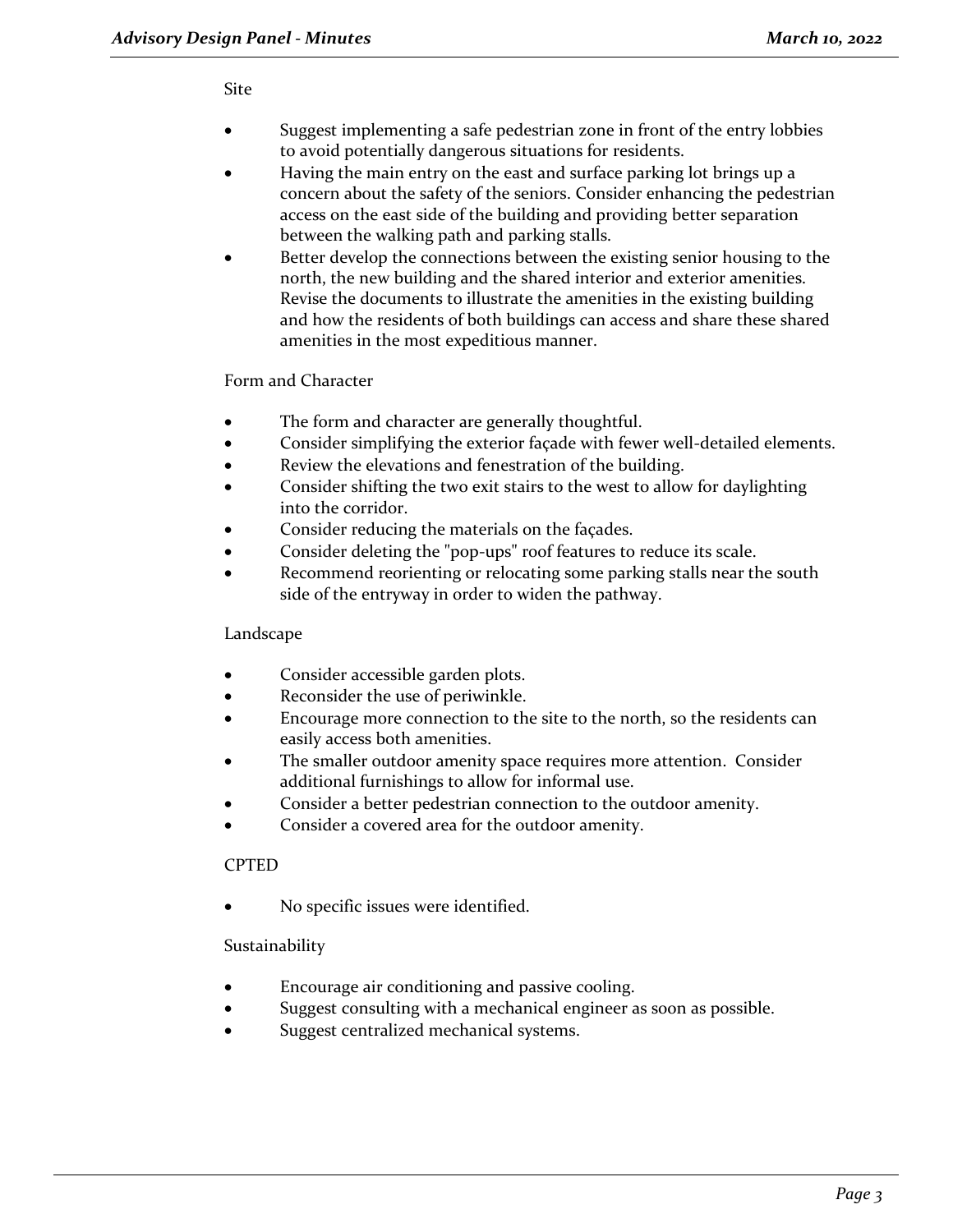#### **2. 4:10 p.m.**

| File No.:             | 7921-0200-00                                                |
|-----------------------|-------------------------------------------------------------|
| New or Resubmit:      | <b>New</b>                                                  |
| Last Submission Date: | N/A                                                         |
| Description:          | Proposed OCP Amendment from "Commercial to                  |
|                       | Multiple Residential", NCP Amendment from                   |
|                       | "Neighbourhood Commercial" to "Mixed Use                    |
|                       | Commercial/Residential - 1.8 FAR" under the West            |
|                       | Clayton NCP; Rezoning from RA to CD (based on C-5 and       |
|                       | RM-70)"; Development Permit for Form and Character to       |
|                       | permit the development of a 5-storey mixed-used             |
|                       | building. A total of 213 residential units and 1,480 square |
|                       | metres of commercial floor space is proposed. 1,456 square  |
|                       | metres of outdoor amenity area and 558 square metes of      |
|                       | indoor amenity area are proposed. Parking is primarily      |
|                       | underground with some surface parking.                      |
| Address:              | 7251, 7271 and 7291 188 Street                              |
| Developer:            | <b>Steelix Developments</b>                                 |
| Architect:            | Aleksander (Sasa) Radulovic, 5468796 architecture           |
| Landscape Architect:  | Mark van der Zalm, Van der Zalm + Associates                |
| Planner:              | <b>Ingrid Matthews</b>                                      |
| Urban Design Planner: | Sam Maleknia                                                |

The Urban Design Planner advised that the location is an important site in West Clayton and the main floor level will contribute to the neighbourhood commercial centre. The proposal generally complies with the intent of the West Clayton Neighbourhood Concept Plan and staff are supportive of the project.

The Panel was asked to comment on the public realm interface, architectural expression, and landscape concept.

The Project Architect presented an overview of the site planning, streetscapes, building concept, floor plans, and elevations.

The Landscape Architect presented an overview of the general concept for the Landscape design.

## **ADVISORY DESIGN PANEL STATEMENT OF REVIEW**

It was Moved by M. Heeney Seconded by M. Derksen That the Advisory Design Panel (ADP)

- 1. SUPPORT the project and recommends that the applicant address the following issues to the satisfaction of the Planning & Development Department.
- 2. recommend that the architecture and landscaping submissions return to staff for further development.

Carried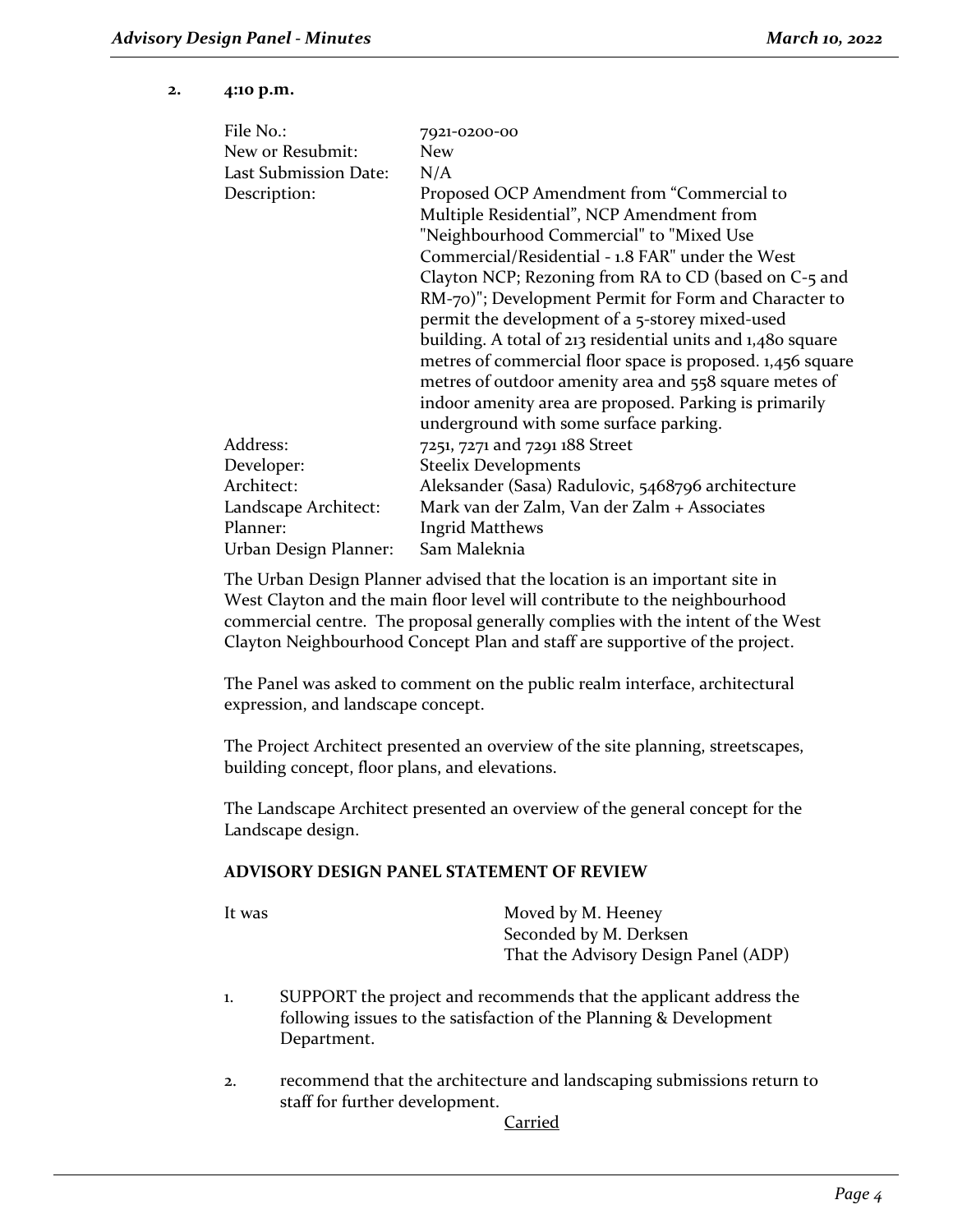The Panel noted that it is a compelling project with strong architectural language, and the public realm interface is expressed consistently and logically.

Key Points

- Consider brighter, more reflective and lower maintenance materials for the courtyard façade to improve the shady courtyard.
- Consider integrating rain protection to and from the commercial units, along the outside pathways/service routes between the loading/parking and the commercial spaces
- Consider incorporating the courtyard stair feature into the pixelated feature.
- Reassess the use of stormwater in the water feature.
- Consider using energy and thermal comfort modelling to inform design development. Use future climate files to best understand the resiliency of the project.

Site

• No specific site issues identified.

Form and Character

- An excellent and refreshing design that will be an awesome addition to Surrey.
- Suggest improving the connection between the residential façade and CRUs on level 1. (Upper portion of the building and the lower part).
- Consider additional wood elements on the underside of the retail portion.
- Consider how the building as a whole can be more breathable. Allowing more natural light and air flow to the courtyard.
- Review shadowing in the courtyard and consider the amount of natural light penetrating to the internal units and the courtyard.

# Landscape

- Consider the vertical movement through the two courtyard levels to further engage the pixelated (terraced) planters and encourage movement.
- Consider the boundary of the play area if it is intended to be part of a potential childcare space.
- Consider the plantings in different corners and conditions given the amount of natural light.
- Consider seating opportunities and variety along the upper terrace.

# CPTED

• Consider removing the CRU doors from the courtyard to protect courtyard privacy for residents.

# Sustainability

• Consider more double aspect units that will provide a great opportunity for cross ventilation.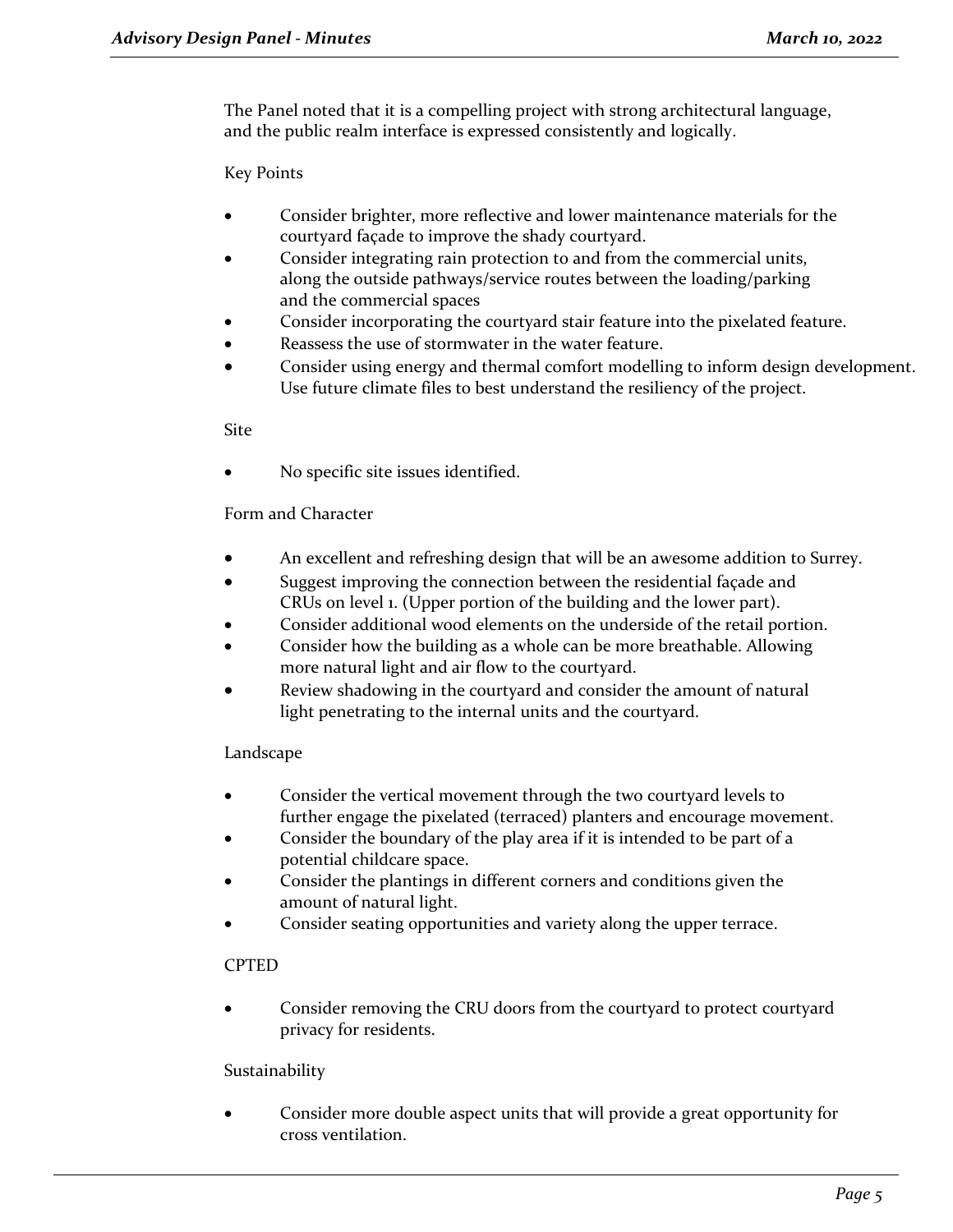# **3. 5:15 p.m.**

| File No.:             | 7921-0302-00                                           |
|-----------------------|--------------------------------------------------------|
| New or Resubmit:      | <b>New</b>                                             |
| Last Submission Date: | N/A                                                    |
| Description:          | OCP amendment, Rezoning, and detailed DP to permit     |
|                       | a 6-storey residential building containing 60 dwelling |
|                       | units over 3 levels of underground parking.            |
| Address:              | 9609 & 9623 - 120 Street and 11973 - 96 Avenue in      |
|                       | Scott Road Corridor                                    |
| Developer:            | Satish Sharma, Maple Leaf Homes                        |
| Architect:            | Andressa Linhares, Keystone Architecture with Eric     |
|                       | Poxleitner, Keystone Architecture                      |
| Landscape Architect:  | Micole Wu, Van der Zalm + Associates                   |
| Planner:              | Christa Brown                                          |
| Urban Design Planner: | Sam Maleknia                                           |

The Urban Design Planner advised that the proposal generally complies with expectations for the Scott Road corridor at this location and staff are supportive of the project; however, staff had anticipated commercial at-grade for this site, given the nature of this intersection.

The Panel was asked to comment on the overall site plan, land use, architectural expression, landscape concept and public interface.

The Project Architect presented an overview of the site planning, streetscapes, building concept, floor plans, and elevations.

The Landscape Architect presented an overview of the general concept for the Landscape design.

# **ADVISORY DESIGN PANEL STATEMENT OF REVIEW**

It was Moved by M. Heeney Seconded by J. Azizi That the Advisory Design Panel (ADP) is in

CONDITIONAL SUPPORT of the project and recommends that the applicant address the following issues to the satisfaction of the Planning & Development Department and, at the discretion of Planning staff, resubmit the project to the ADP for review.

**Carried** 

Key Points

- Consider relocating the lobby to the corner.
- Consider further refinement of the elevations. Refine the use of materials in the project.
- Consider further development of the use of colour in the project. Replace white with another colour in the project palette.
- Consider reducing height or eliminating corner roof forms ("pop ups").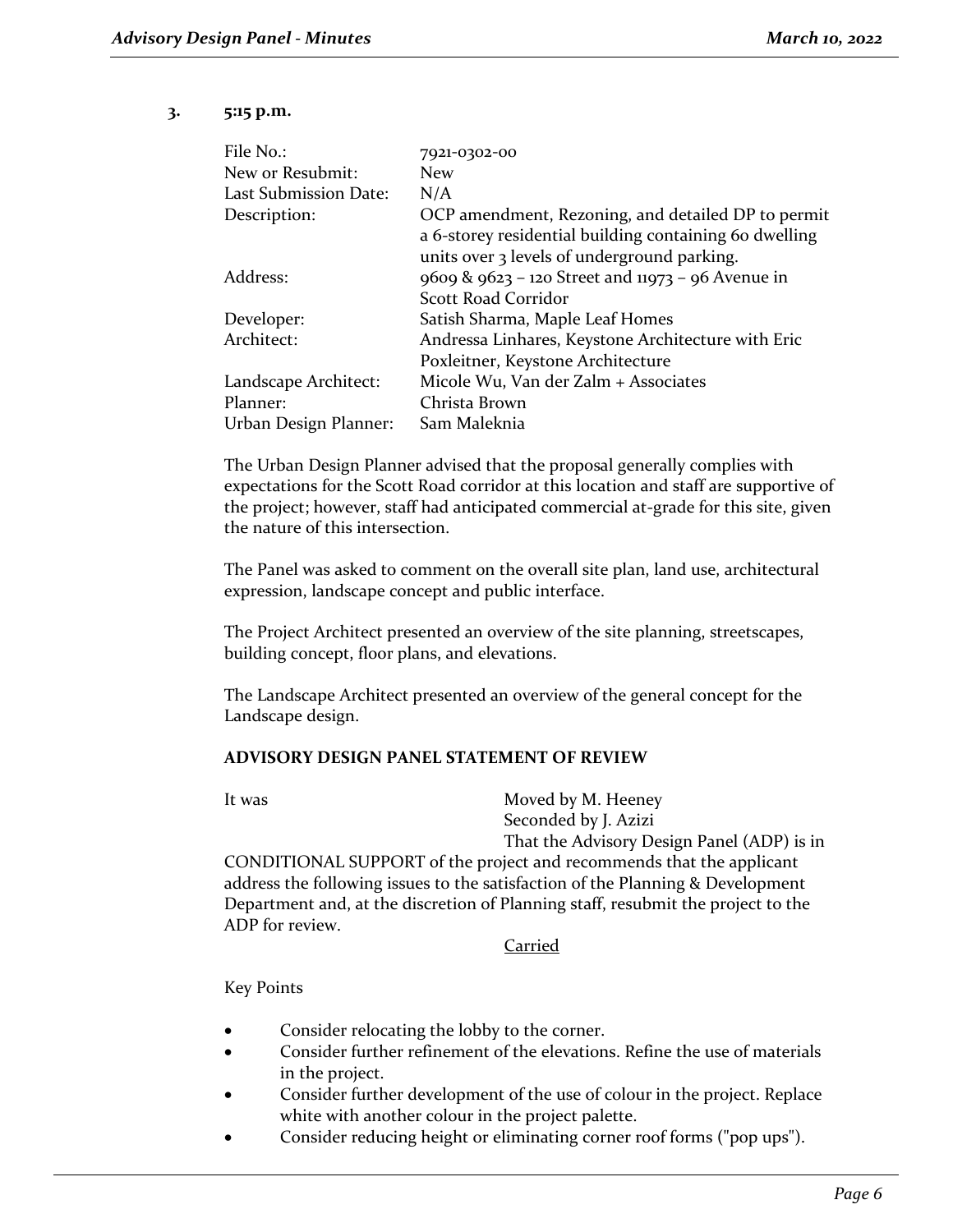- Consider lightening the heaviness of the hats on the rooftop forms.
- Consider stepping back the upper floor to enhance daylight access to the sites to the north and reduce the height of the street wall.
- Work with the structural engineer to reduce the visual impact of the corner columns.
- Consider deleting the "chamfer" at the corner balconies to simplify and lighten the expression.
- Consider reconfiguring the southeast corner units. Relocate balcony to south or east façade. (Not wrapping corner balcony).
- Explore developing live-work units in the ground floor suites.
- Consider relocating indoor amenity to the top floor or roof, if feasible, so that it is closer to the outdoor amenity space.
- Consider providing more variety to ground cover planting and landscaping.
- Consider using energy and thermal comfort modelling to inform design development. Use future climate files to best understand the resiliency of the project.
- Consider the potential CPTED issues regarding the location of the rear door, next to the lane.

Site

• No specific site issues identified

Form and Character

- Consider relocating the entry to the corner of the building.
- Consider stepping back the massing and providing the top floor with larger, recessed patios to soften the fit in the transitioning context.
- Reconsider the horizontal eyebrow features, especially along the roof.
- Consider reducing the height of the pop ups or their function, as they add visual weight to the project.
- Suggest consolidating bicycle storage to P1 level.
- Consider adding commercial at the ground floor

# Landscape

- Suggest taller guardrails for the play area.
- Consider more diversity in the ground cover plants, including native species.

# CPTED

• CPTED concerns are noted under Key Points.

# Sustainability

Recommend involving energy modelling earlier in the process to better understand passive systems and the need for active systems.